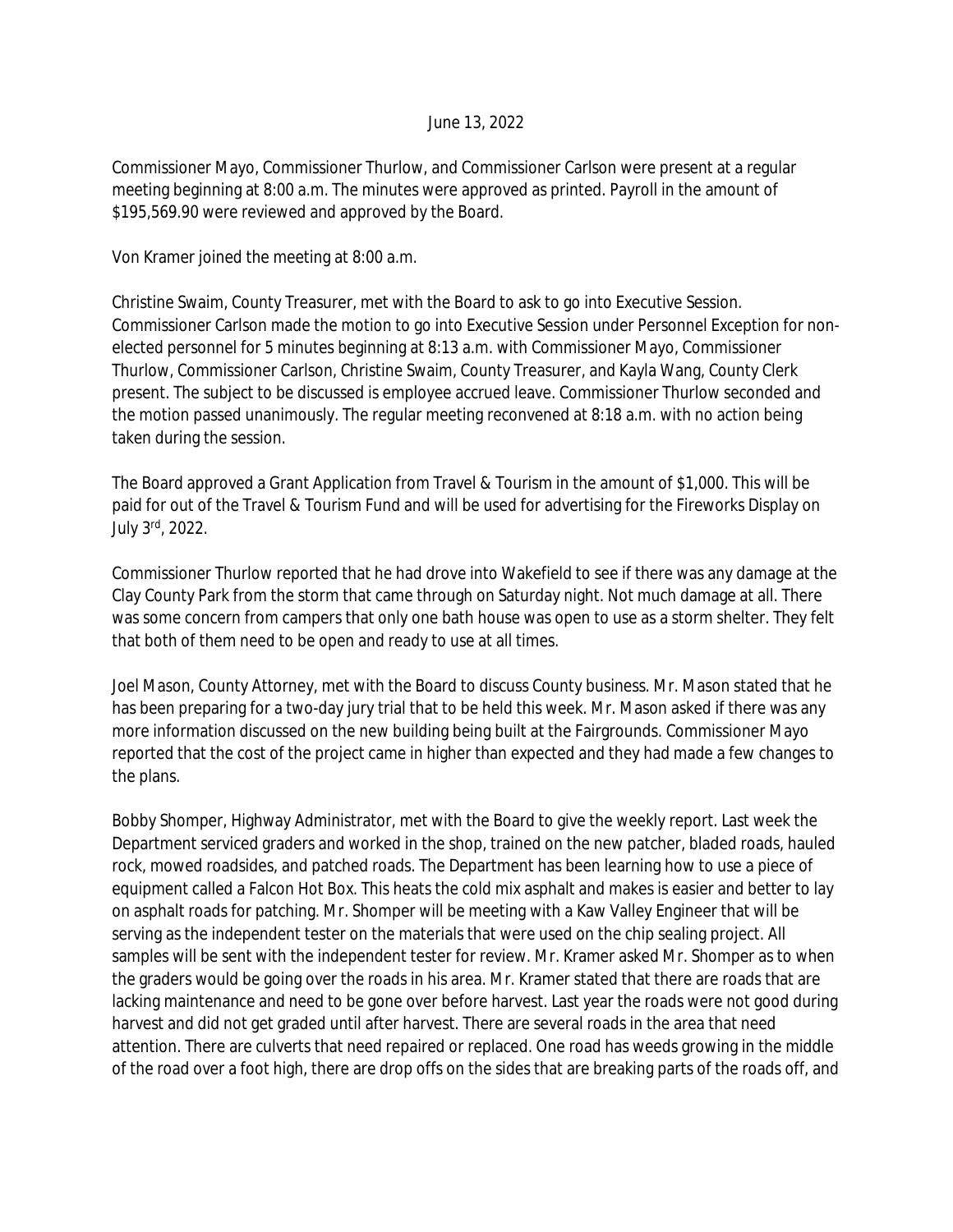some rock needs to be hauled. Mr. Shomper stated that he would travel to the locations given to look at and review the damages that were discussed.

Rocky Cramer, EMS Director, met with the Board to give the weekly report. Mr. Cramer reported that they continue to be busy with emergency runs and out of town transfers. Medic 3 will be going to the body shop to get the door damages repaired and then will be placed as the 4<sup>th</sup> out unit. Last week when one of the units was leaving the garage on a run, they did not wait until the door was completely open and one of the antennas hit the bottom panel of the door causing damages. A quote was received on the replacement of the bottom panel in the large door from Strobel Door and Repair, Inc in the amount of \$1,445. After discussion, Commissioner Thurlow made the motion to approve the quote from Strobel Door and Repair in the amount of \$1,445 for the repairs on the garage door. Commissioner Carlson seconded and the motion passed unanimously. The Board signed an Event Approval for two employees of the EMS Department to attend a meeting in Belleville, Kansas.

The Board signed and approved the second half of the NRP Refunds in the amount of \$49,037.00.

Dana Rickley, County Health Director, met with the Board to give the weekly report. Ms. Rickley stated that in the month of May there were 21 cases of Covid, and there are currently 9 active cases in Clay County. There are many more cases that have been positive by a home test kit and are not being reported. Mr. Rickley stated that the new digital informational sign has been installed by the street of the County Health Department and is currently being used. Ms. Rickley asked permission for an employee that has not been here one year to use 16 hours of accumulated vacation hours. Commissioner Thurlow made the motion to allow an employee of the County Health Department to use 16 hours of vacation before their one-year anniversary. Commissioner Carlson seconded and the motion passed unanimously.

Kayla Wang, County Clerk, met with the Board to present the proposed 2023 budgets for the County Clerk's Fund and the Election Fund. Ms. Wang provided documentation for the request and discussed the increase in cost of items in her office. Wages and the cost-of-living increase were reviewed. The Board stated that they will review the documents provided and make a decision for the 2023 budget.

Marlene Stamm, NCK Environmental, held a conference call with Clay, Cloud, Washington, and Marshall Counties to present the Sanitarians 2023 budget request. Ms. Stamm stated that she had put in an increase for Health Insurance, Fuel, and a cost-of-living raise. Ms. Stamm asked each County what they were considering for raises in January. Each County stated or said that they had not decided that amount at this time. Since Ms. Stamm is considered to be an employee of Washington County, they were asked what they were considering for a raise and Washington County stated 5%. After much discussion between the counties, it was decided to give Ms. Stamm a 5% increase in salary.

Alan Benninga, Sheriff, met with the Board to give the weekly report. Sheriff Benninga informed the Board that he has been able to fill the vacant positions within his department and they are fully staffed at this time.